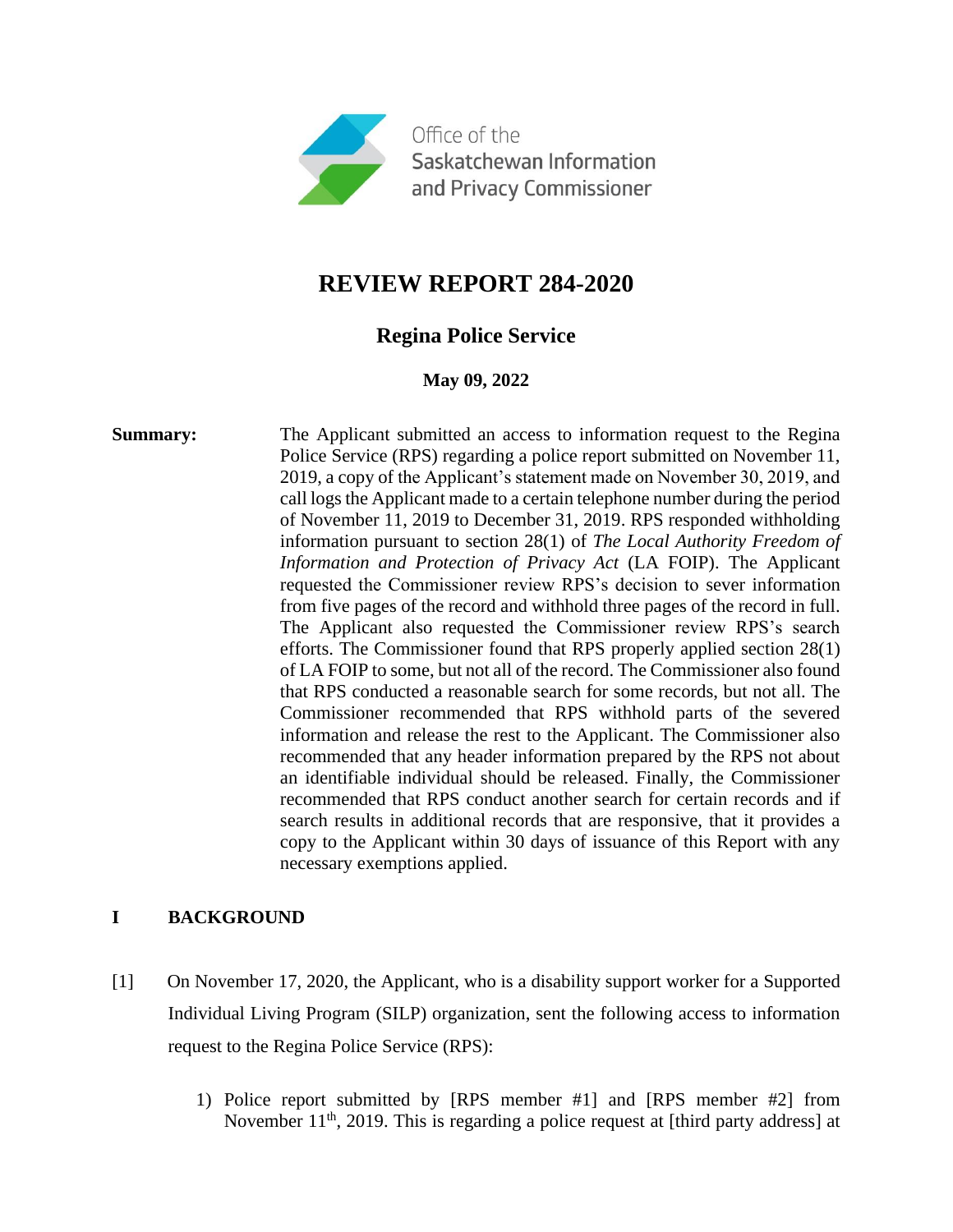15:00-16:00 by my co-worker [name of co-worker] and I [Applicant] regarding an individual who was at risk of committing suicide.

- 2) The second document I'd like to request is a copy of my [Applicant] statement made on November  $30<sup>th</sup>$  at the supervision of [RPS member #3].
- 3) The third set of documents are the call logs that I [Applicant] had made to (306)777- 6500 during the period of November  $11^{th}$ , 2019 – December 31<sup>st</sup>, 2019.
- [2] On December 9, 2020, the RPS responded to the Applicant's access to information request indicating it was withholding information in part pursuant to section 28(1) of *The Local Authority Freedom of Information and Protection of Privacy Act* (LA FOIP).
- [3] On December 19, 2020, the Applicant submitted a request for review to my office.
- [4] On January 4, 2021, my office provided notification to the Applicant and RPS of my office's intent to undertake a review of RPS's decision to redact and/or withhold access to parts of the record pursuant to section 28(1) of LA FOIP, and RPS's search efforts to locate all the records that are responsive to this request.

#### **II RECORDS AT ISSUE**

- [5] The record at issue totals eight pages. RPS partially withheld information on five pages and fully on three pages pursuant to section 28(1) of LA FOIP.
- [6] This review will also look at RPS's search efforts as the Applicant does not believe that all responsive records were located.

#### **III DISCUSSION OF THE ISSUES**

#### **1. Do I have jurisdiction to conduct this review?**

- [7] The RPS qualifies as a "local authority" as defined by section 2(f)(viii.1) of LA FOIP. Therefore, I have jurisdiction to review this matter.
- **2. Did RPS properly apply section 28(1) of LA FOIP to the record?**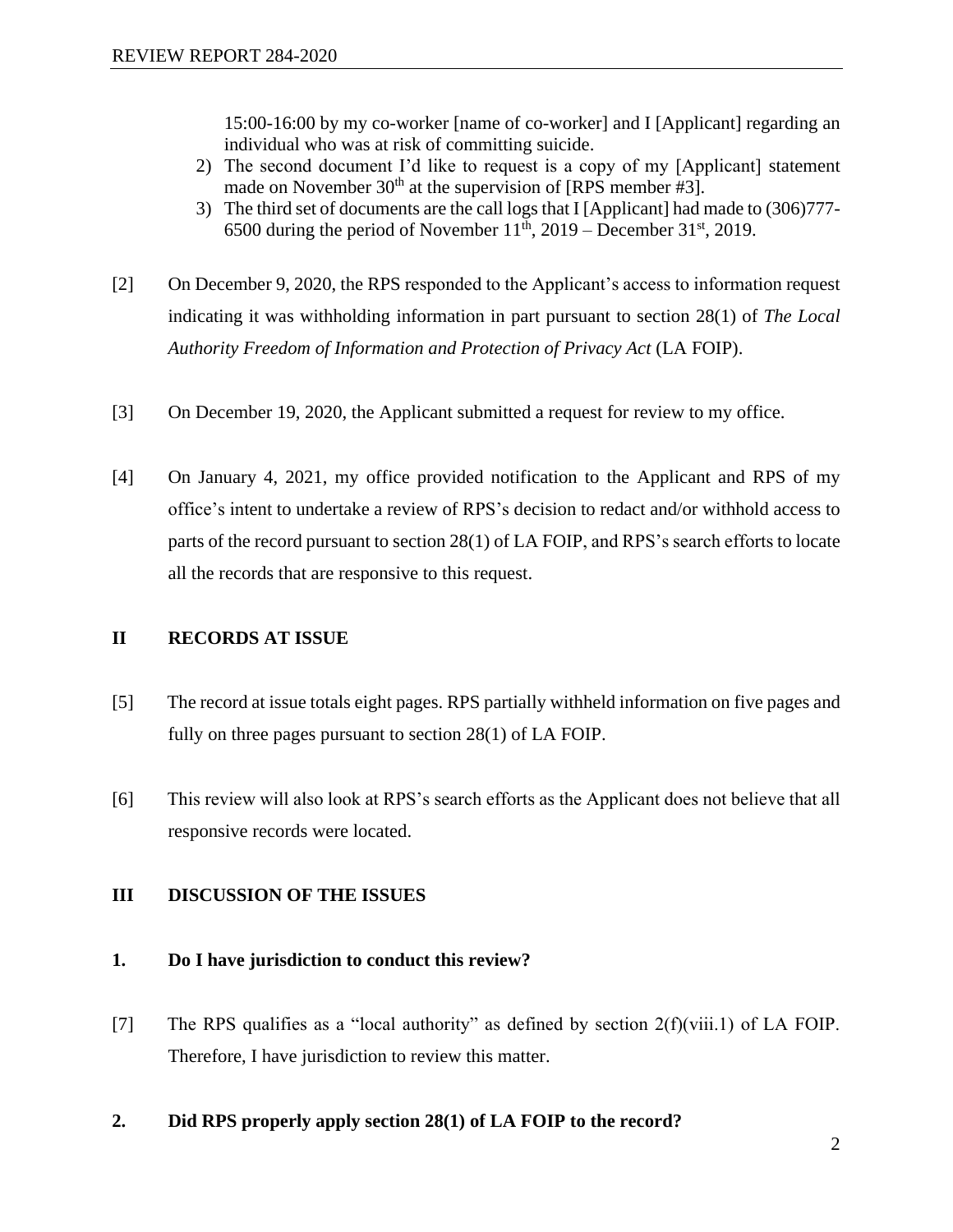- [8] RPS severed information from five pages of the record pursuant to section 28(1) of LA FOIP. This includes pages 1, 2, 3, 4 and 5. RPS also withheld three pages of the record in full. Where applied, some sentences and paragraphs were withheld in full, others in part. I therefore, will have to consider each statement/paragraph individually to determine if RPS correctly applied section 28(1) of LA FOIP.
- [9] Section 28(1) of LA FOIP provides:

...

**28**(1) No local authority shall disclose personal information in its possession or under its control without the consent, given in the prescribed manner, of the individual to whom the information relates except in accordance with this section or section 29.

- [10] In its submission to my office, RPS indicated that information severed on pages 1, 2, 3, 4 and 5 included the identities of individuals other than the Applicant, situations/actions related to individuals other than the Applicant, comments made by an individual other than the Applicant, and other information related to an individual other than the Applicant.
- [11] In order for section 28(1) of LA FOIP to apply, I must first find that the information constitutes third party "personal information". Section 23(1) of LA FOIP defines "personal information" and provides some examples of the types of information that can be considered personal information. The following sections are relevant in this review:

**23**(1) Subject to sections (1.1) and (2), "personal information" means personal information about an identifiable individual that is recorded in any form, and includes:

(a) information that relates to the race, creed, religion, colour, sex, sexual orientation, family status or marital status, disability, age, nationality, ancestry or place of origin of the individual;

(b) information that relates to the education or the criminal or employment history of individual or information relating to financial transactions in which the individual has been involved;

(c) information that relates to the health care that has been received by the individual or to the health history of the individual;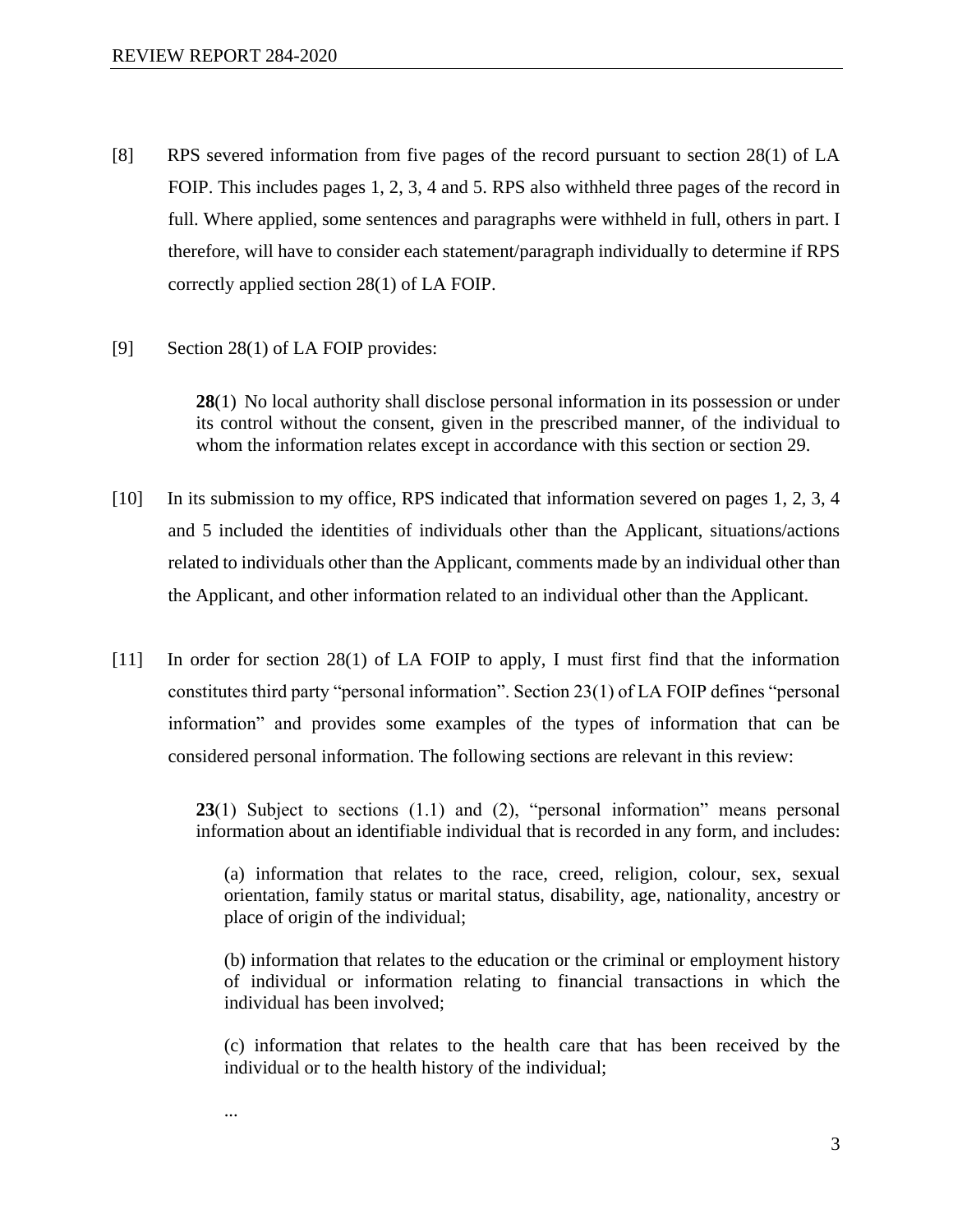- (e) the home or business address, home or business telephone number, fingerprints or blood type of the individual;
- ...
- (k) the name of the individual where:
	- (i) it appears with other personal information that relates to the individual; or

(ii) the disclosure of the name itself would reveal personal information about the individual.

- [12] The list of examples of personal information in section 23(1) of LA FOIP is not exhaustive. To determine if the information is personal information, it must, 1) be about an identifiable individual, and 2) be personal in nature.
- [13] The first page, page 1, that RPS withheld in part is a one-page Supplementary Occurrence Report authorized by RPS member #3. In paragraph 1 of page 1, the severed information includes the home address of an identifiable individual that is not the Applicant. This is personal information pursuant to section 23(1)(e) of LA FOIP. The remaining severed information includes the name of an identifiable individual along with information about this individual's possession and their response to a visit and the type of program the individual is involved. This is personal information pursuant to section  $23(1)(k)$  of LA FOIP. Accordingly, I recommend that RPS continue to withhold this entire paragraph pursuant to section 28(1) of LA FOIP.
- [14] In paragraph 2 of page 1, the information can be described as the action of an identifiable individual regarding a possession, and identifiable individuals, along with information about the whereabouts and action of the individuals. This information as a whole may be considered personal information pursuant to section  $23(1)(k)$  of LA FOIP. The name of the Applicant's co-worker is not personal information and should be released. RPS should continue to withhold the rest pursuant to section 28(1) of LA FOIP.
- [15] In paragraph 3 of page 1, the information includes names of identifiable individuals along with details of the whereabouts of a possession. The information also includes the availability of an identifiable individual. This information is considered personal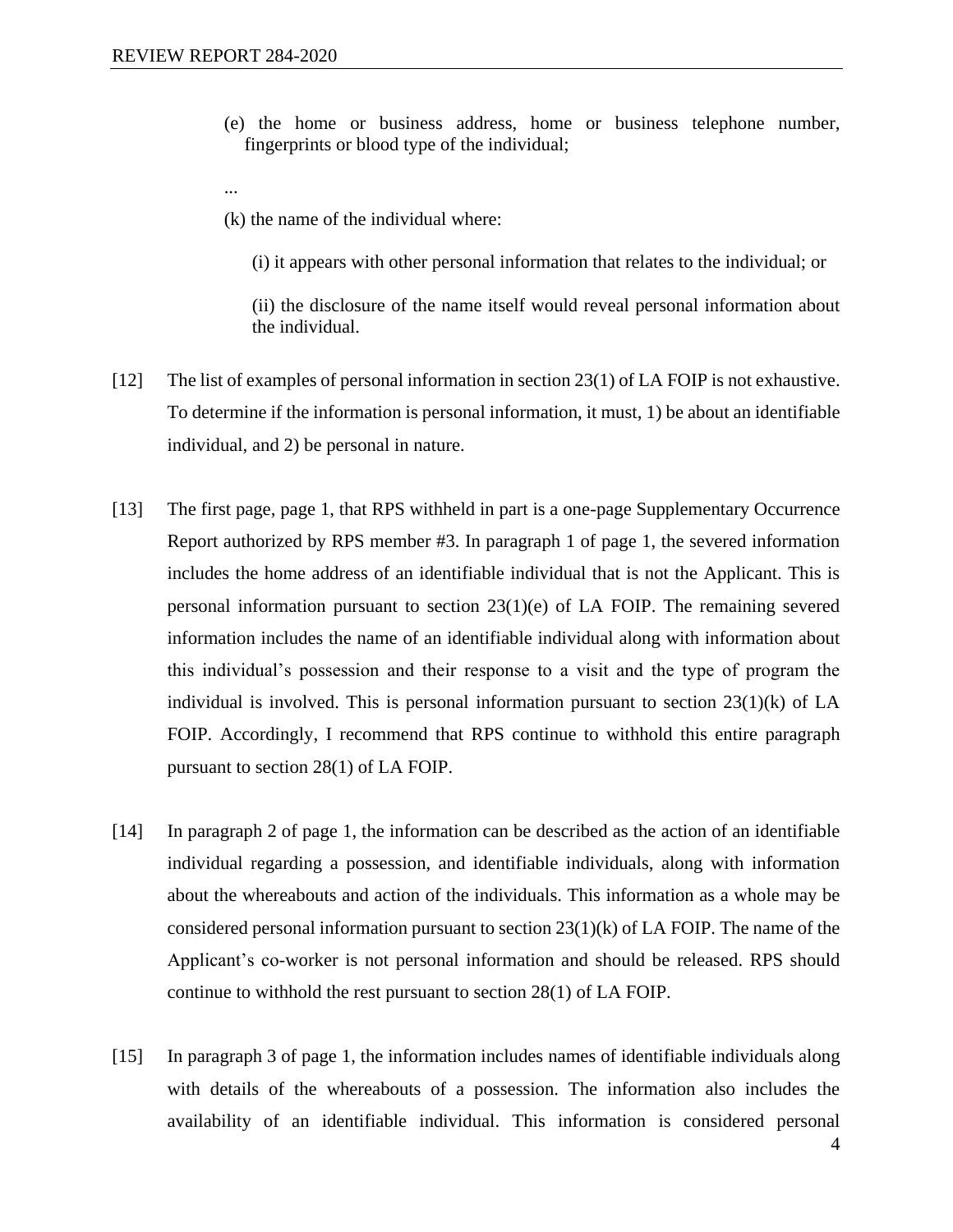information pursuant to section  $23(1)(k)$  of LA FOIP. I recommend RPS continue to withhold this information pursuant to section 28(1) of LA FOIP.

- [16] In paragraph 4 of page 1, the information includes actions taken by identifiable individuals and the availability of an identifiable individual. A family member is also mentioned which is personal information pursuant to section  $23(1)(a)$  of LA FOIP. This information is considered personal information pursuant to section 23(1)(k) of LA FOIP. I recommend RPS continue to withhold this information pursuant to section 28(1) of LA FOIP.
- [17] The second record is a two-page Supplementary Occurrence Report authored by RPS member #3. In paragraph 1 of page 2, the information includes a statement made by an identifiable individual regarding a possession and discusses a family member. This information is considered personal information pursuant to sections  $23(1)(a)$  and  $23(1)(k)$ of LA FOIP. I recommend RPS continue to withhold this information pursuant to section 28(1) of LA FOIP.
- [18] In paragraph 2 of page 2, the name mentioned on line 2 relates to an alleged action by the Applicant involving a third party. Although the name of the third party is severed, the allegations are about the Applicant. The Applicant should also be aware of the allegations. Therefore, I find it would be an absurd result to withhold the name in the circumstances. I recommend this name be released to the Applicant, but RPS can continue to withhold the rest of the severed information pursuant to section 28(1) of LA FOIP.
- [19] In paragraph 3 of page 2, the severed information is a conversation between a police officer and an identifiable individual regarding a missing possession, a family member and possible police action. This information qualifies as personal information as defined by sections  $23(1)(a)$  and  $23(1)(k)$  of LA FOIP. I recommend RPS continue to withhold this information pursuant to section 28(1) of LA FOIP.
- [20] The entire paragraph 4 of page 2 does not reveal personal information of an identifiable individual, so I recommend this information be released to the Applicant.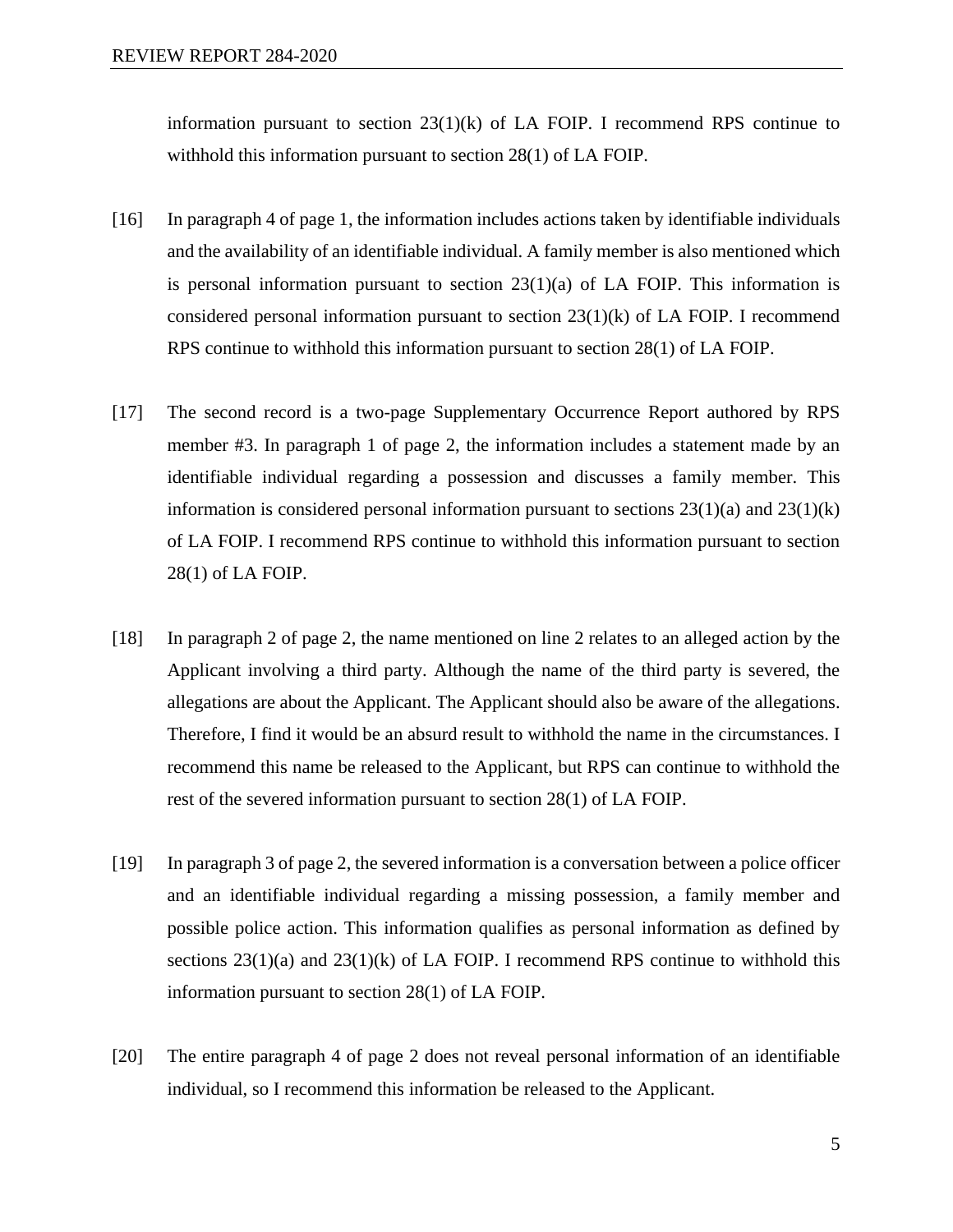- [21] Paragraph 6 of page 2 contains information about a conversation between a police officer and an identifiable individual about who an individual spoke to regarding a possession. However, I recommend releasing the first part of the first sentence because it is about the Applicant. RPS can continue to withhold the rest pursuant to section 28(1) of LA FOIP.
- [22] In paragraph 7 of pages 2-3, the severed information is conversation regarding different individuals, a possession and actions taken. The severed information qualifies as personal information pursuant to section  $23(1)(k)$  of LA FOIP, because the names of identifiable individuals appear with other personal information that relates to the individuals. I recommend that RPS continue to withhold the information pursuant to section 28(1) of LA FOIP.
- [23] The information in paragraph 8 of page 3 describes a conversation between a police officer and an identifiable individual. In the conversation, the police officer explained the outcome of a complaint and the identifiable individual expressed their sentiments about that outcome. This information can be considered personal information pursuant to section  $23(1)(k)$  of LA FOIP. I recommend RPS continue to withhold this information pursuant to section 28(1) of LA FOIP.
- [24] The next record consists of two pages and is a Supplementary Occurrence Report authored by RPS member #3 (pages 4 and 5). From a review of pages 4 and 5 of the severed record, it appears the severed information includes names of identifiable individuals where the disclosure of the names would reveal personal information about the individuals. This information qualifies as personal information pursuant to section  $23(1)(k)(ii)$  of LA FOIP and should continue to be withheld pursuant to section 28(1) of LA FOIP.
- [25] In summary, I find that section 28(1) of LA FOIP applies to the information severed on pages 4 and 5, and parts of the information severed on pages 1, 2 and 3. I recommend that RPS release the information that does not qualify as personal information on pages 1, 2 and 3 of the record.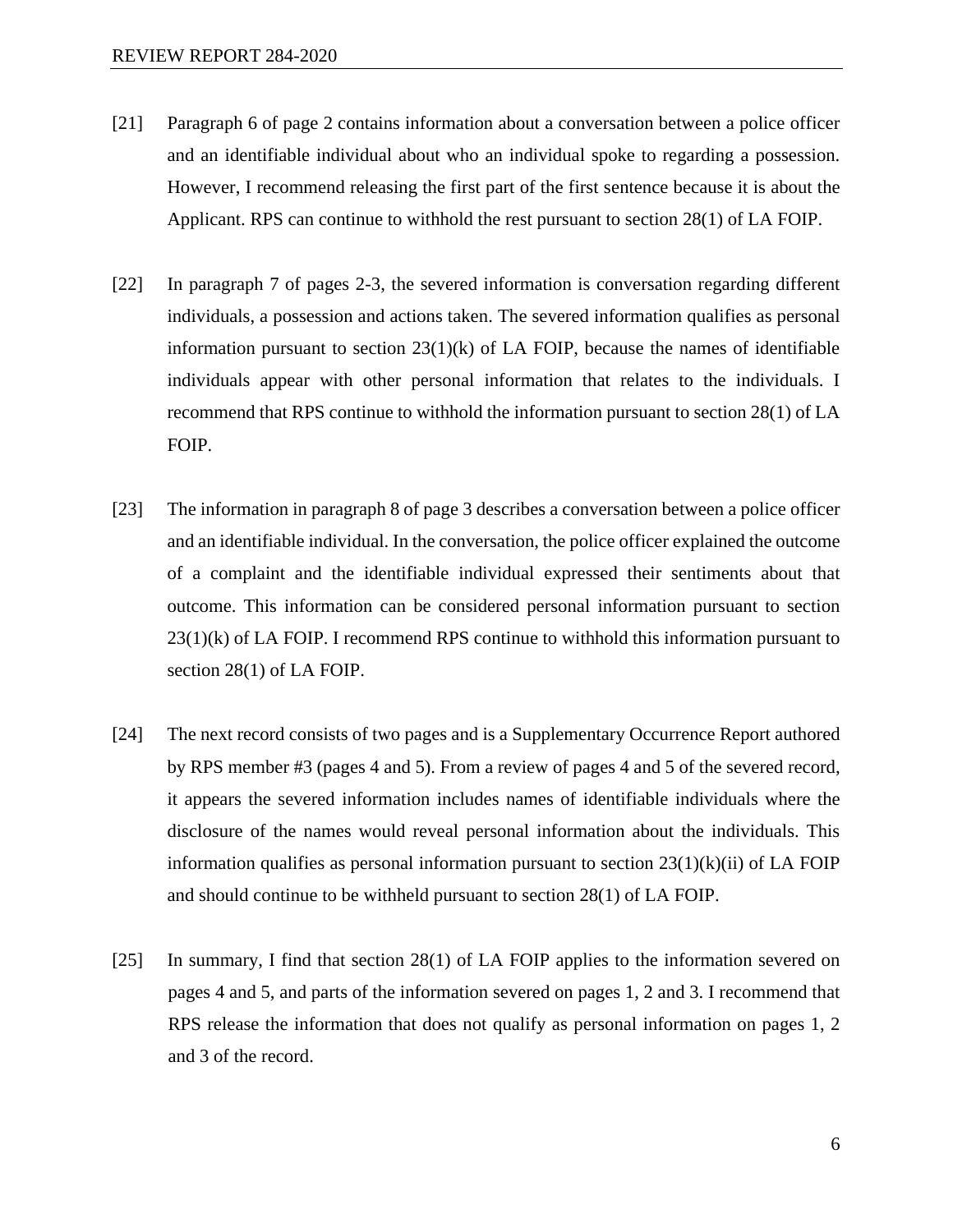- [26] Regarding the three pages of the record that were withheld in full, RPS indicated the following:
	- I. Original Report Direct Entry report made by caller [identifiable individual]. RPS considered this report as their own personal witness statement and releasing this report would identify them and their personal information.
	- II. Supplementary Report 4 Information collected by RPS did not involve the Applicant at all. Information on Supplementary Report involved contact with [identifiable individual] and [identifiable individual]. It also involved information relating to [identifiable individual].
	- III. Supplementary Report 5 Information collected by RPS did not involve Applicant at all. Information on Supplementary report involved contact with [identifiable individual] and [identifiable individual].
- [27] From a review of the three pages that were withheld in full, the pages include a transcribed report (Original Report) from a telephone call made to the RPS, a Supplementary Occurrence Report written by RPS member #3, and a Supplementary Occurrence Report written by RPS member #4. In all three cases, any header information prepared by the RPS is not about an identifiable individual and should be released as is not personal information.
- [28] The information in the transcribed report includes the height, race and build of an identifiable individual. This information is considered personal information pursuant to section 23(1)(a) of LA FOIP. Also included in the transcribed report is the employment history of an identifiable individual. This information is personal information pursuant to section  $23(1)(b)$  of LA FOIP. Further in the transcribed report is the home address of an identifiable individual. This information is personal information pursuant to section 23(1)(e) of LA FOIP. There is also health information of an identifiable individual pursuant to section 23(1)(c) of LA FOIP that is severed. Other information in the transcribed report are an identifiable individual's description of a possession and a description of activities performed by an identifiable individual. This information is personal information pursuant to section  $23(1)(k)(i)$  of LA FOIP. Finally, the transcribed report includes an assertion from one individual that another individual committed a crime. This information is personal information pursuant to section 23(1)(b) of LA FOIP and should be withheld pursuant to section 28(1) of LA FOIP.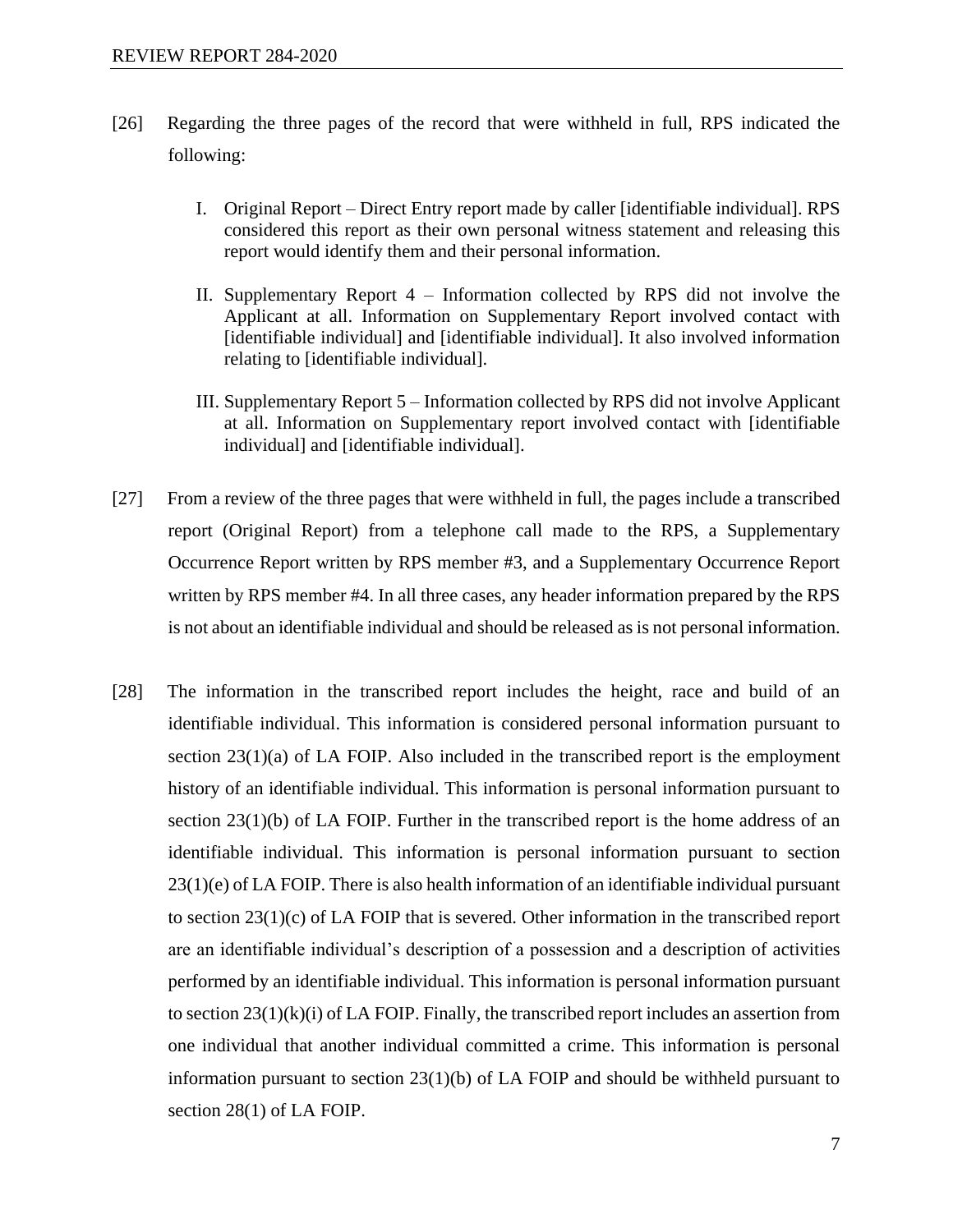- [29] What is not personal information in the transcribed report is factual information, observations or actions taken by RPS that do not involve an identifiable individual. This includes the lines listed at items 5, and 8 through 11 on this page. I recommend those line items be released to the Applicant.
- [30] Another Supplementary Occurrence Report written by employee RPS member #3 was withheld in full. It is one page in length. It includes a description of an identifiable individual's recollection of certain events related to other individuals, actions taken and a possession. This Supplementary Occurrence Report also includes statements given by identifiable individuals about an incident and other identifiable individuals involved in the incident. This information is personal information pursuant to section  $23(1)(k)(i)$  of LA FOIP. There is also information about an identifiable individual's family member which is personal information pursuant to section 23(1)(a) of LA FOIP. I recommend that RPS continue to withhold the content of the record except for the header information as is not personal information.
- [31] The Supplementary Occurrence Report written by employee RPS member #4 is one page in length. It includes information about a telephone call received by RPS from an identifiable individual. Also included in this report is a statement from an identifiable individual about the whereabouts of a possession and a description of emotional sentiments expressed by identifiable individuals. This information is personal information pursuant to section  $23(1)(k)(i)$  of LA FOIP. In paragraph 1 of this supplementary report, the first sentence does not reveal personal information as is about actions taken by RPS. I recommend this information be released to the Applicant. Paragraph 4 of this supplementary report also does not reveal personal information as is a statement. I recommend this paragraph be released to the Applicant along with the header information. The rest can be withheld pursuant to section 28(1) of LA FOIP.
- [32] I find that section 28(1) of LA FOIP applies to the information withheld on the original report the Supplementary Occurrence Report by RPS member #3 and part of the Supplementary Occurrence Report by RPS member #4. I recommend that RPS release the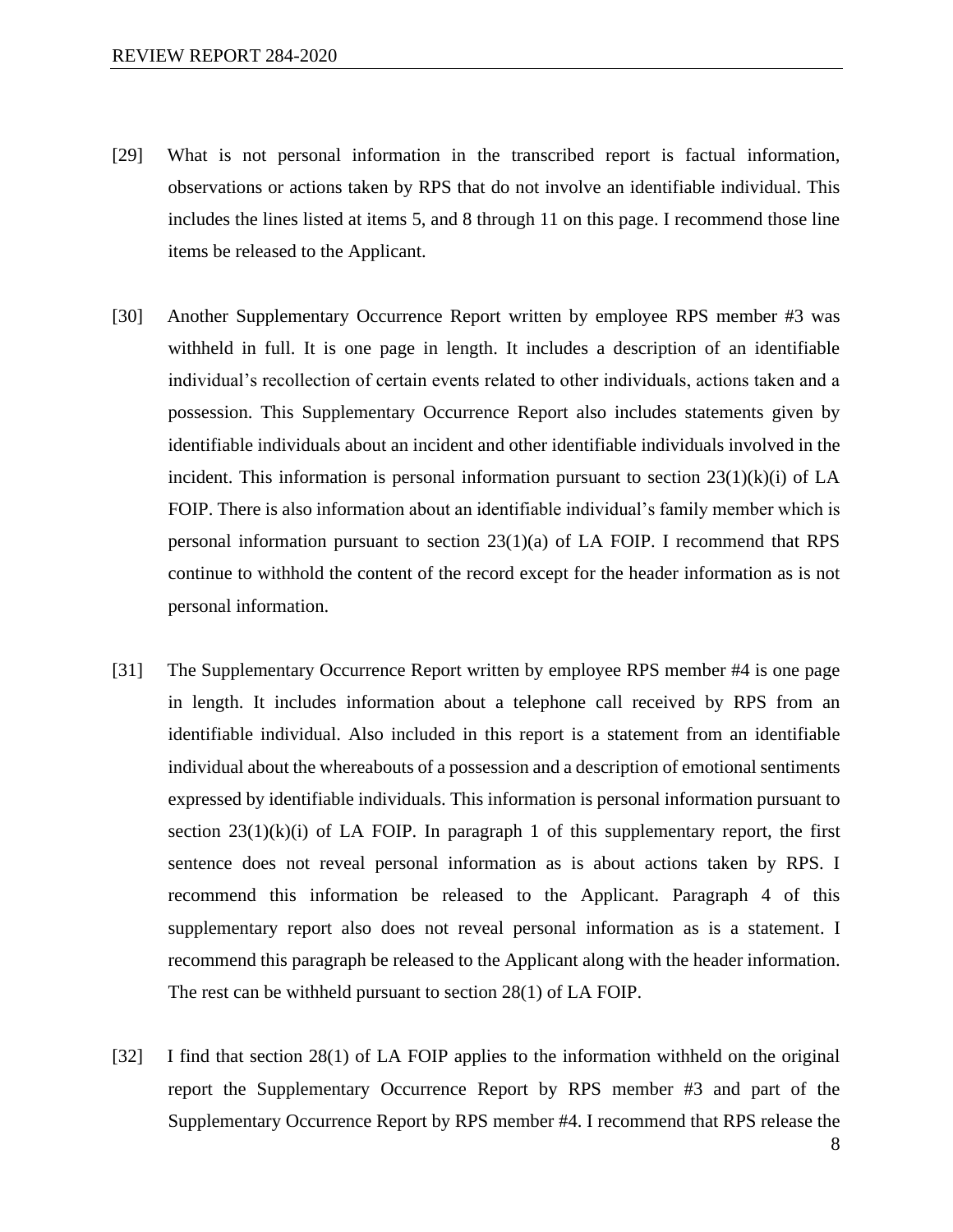information that does not qualify as personal information pursuant to section 28(1) of LA FOIP.

[33] In future, when applying severance, I recommend that RPS paginate the record and utilize redaction numbers to each item redacted.

#### **3. Did RPS conduct a reasonable search for records?**

[34] Section 5 of LA FOIP provides as follows:

**5** Subject to this Act and the regulations, every person has a right to and, on an application made in accordance with this Part, shall be permitted access to records that are in the possession or under the control of a local authority.

- [35] Section 5.1(1) of LA FOIP requires a local authority to respond to an applicant's access to information request openly, accurately and completely. This means that local authorities should make reasonable effort to not only identify and seek out records responsive to an Applicant's access to information request, but to explain the steps in the process (*Guide to LA FOIP*, Chapter 3, "Access to Records", updated June 29, 2021 [*Guide to LA FOIP*, Ch. 3], p.7).
- [36] The threshold that must be met is one of "reasonableness". In other words, it is not a standard of perfection, but rather what a fair and rational person would expect to be done or consider acceptable. A "reasonable search" is one in which an employee, experienced in the subject matter, expends a reasonable effort to locate records which are reasonably related to the request. A reasonable effort is the level of effort you would expect any fair, sensible person searching areas where records are likely to be stored. (*Guide to LA FOIP*, Ch. 3, p. 7).
- [37] When a local authority receives a notification letter or email from my office requesting details of its search efforts, some or all of the following can be included in the submission: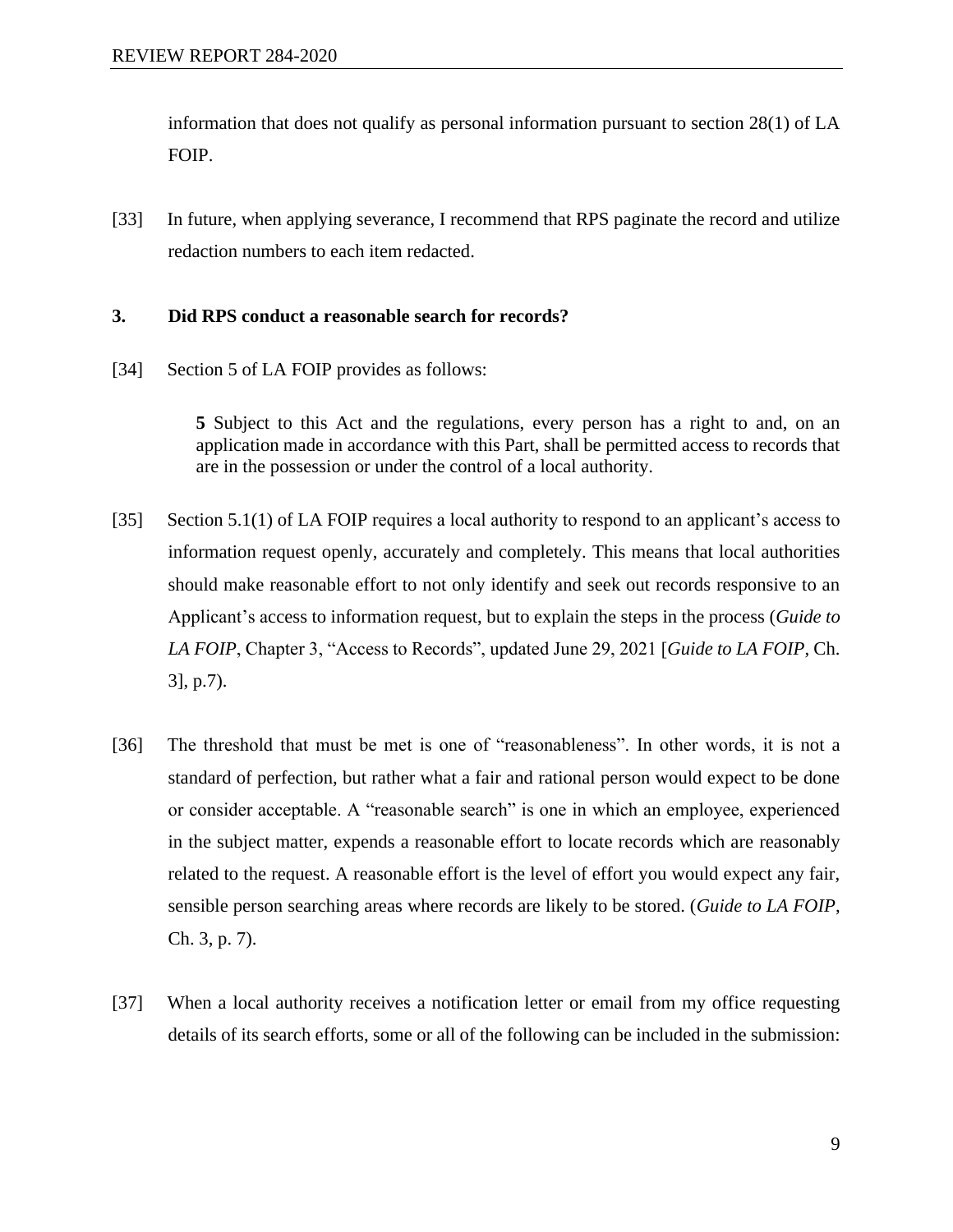- For personal information requests explain how the individual is involved with the local authority (i.e. client, employee, former employee, etc.) and why certain departments/divisions/branches/committees/boards were included in the search.
- Identify the employee(s) involved in the search and explain how the employee(s) is(are) experienced in the subject matter.
- Explain how the records management system is organized (both paper and electronic) in the departments/divisions/branches/committees/boards included in the search.
- Describe how records are classified within the records management system. For example, are the records classified by: alphabet, year, function, subject?
- Consider providing a copy of your organization's record schedule and screen shots of the electronic directory (folders & subfolders).
- If the record has been destroyed, provide copies of the record schedules and/or destruction certificates.
- Explain how you have considered records stored off-site.
- Explain how records that may be in the possession of a third party but in the local authority's control have been searched such as a contractor or information management service provider.
- Explain how a search of mobile electronic devices was conducted (i.e. laptops, smart phones, cell phones, tablets).
- Explain which folders within the records management system were searched and how these folders link back to the subject matter requested. For electronic folders – indicate what key terms were used to search if applicable.
- Indicate the calendar dates each employee searched.
- Indicate how long the search took for each employee.
- Indicate what the results were for each employee search.
- Consider having the employee that is searching provide an affidavit to support the position that no record exists or to support the details provided.

(*Guide to LA FOIP*, Ch. 3, pp. 9-10)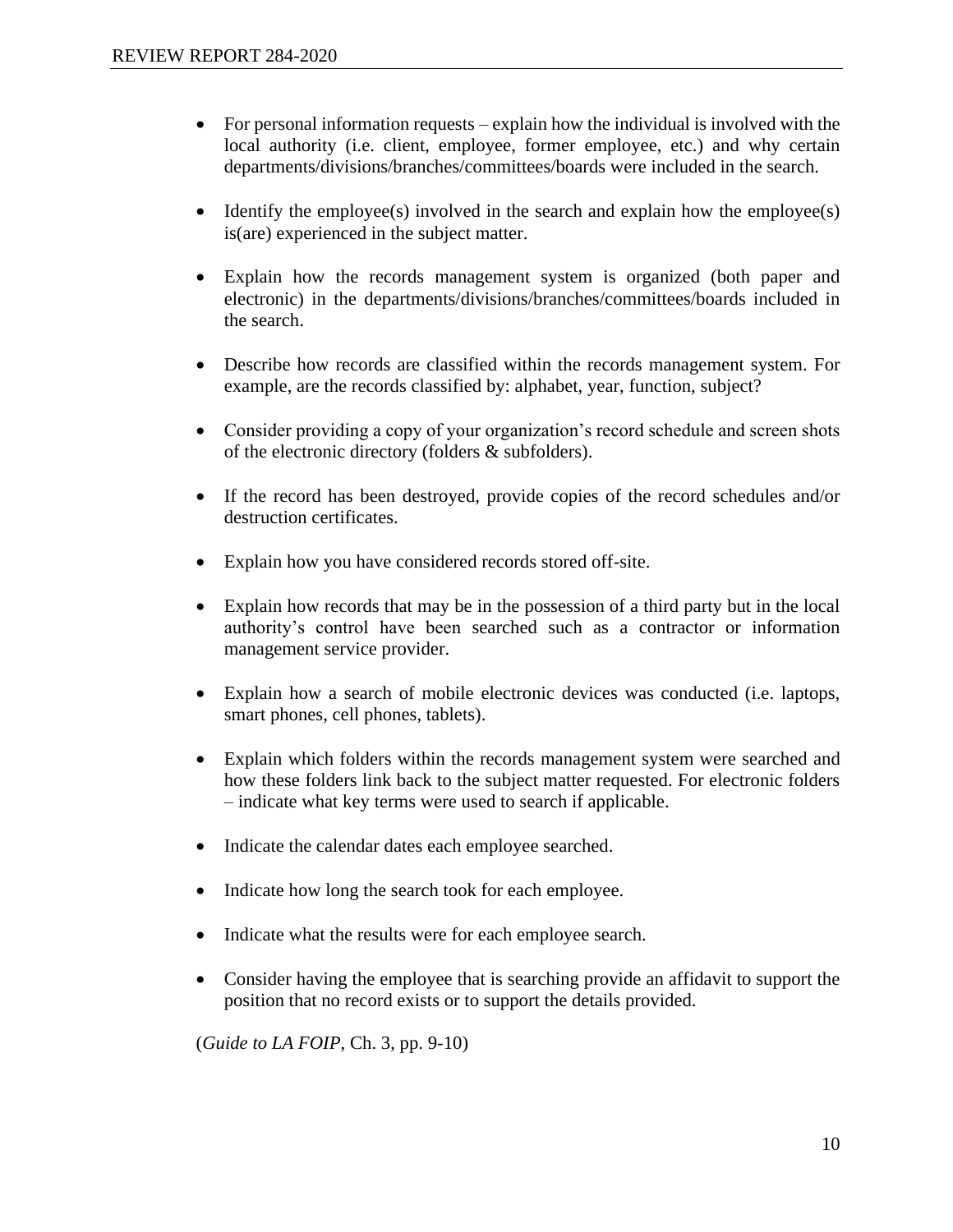- [38] The above list is meant to be a guide. Providing the above details is not a guarantee that my office will find the search conducted was reasonable. Each case will require different search strategies and details depending on the records requested.
- [39] In its submission to my office, RPS provided details of its search efforts. This included the scope of the search and search categories as follows:

When [Applicant] submitted their request for information, the request included their name and date of birth. They also included in their request a description of the information they were looking for:

i) Police Report submitted by [RPS member #1] and [RPS member #2] from November 11, 2019. This is regarding a request at [third party address] at 15:00- 16:00 by my co-worker [name of co-worker] and I [name of Applicant] regarding an individual who was at risk of committing suicide.

As [Applicant] only provided their name and DOB on their request our office began with a search of those two search parameters. The name and DOB search produced results for file number [File number] along with other occurrences noted for [Applicant]. The file number with [File number] was created in November of 2019 and the location of the event was noted to be the same - [third party address]. We provided redacted copies of these records to [Applicant].

[Applicant's] name and profile was added to this file number, RPS calls it "rolling" a person to file. The information contained in this file did have information relating to a suicidal person and a missing cat. Both [Name of coworker] and [Applicant] were rolled on the file. The information provided was consistent with the request.

iii) The third set of documents are the call logs that I [Applicant] had made to the (306)777-6500 during the period of November  $11<sup>th</sup>$ , 2019 to December 31<sup>st</sup>, 2019.

RPS does not create call logs in a typical call log fashion. Our "call log" is determined by the type of call or report made to RPS.

- a. A file number with RA attached to the file number is the result of a call coming in by 911 to the communications center.
- b. A file number with RM attached to the file number is a result of call that was made by a person directly or call for service that is directed by RPS staff.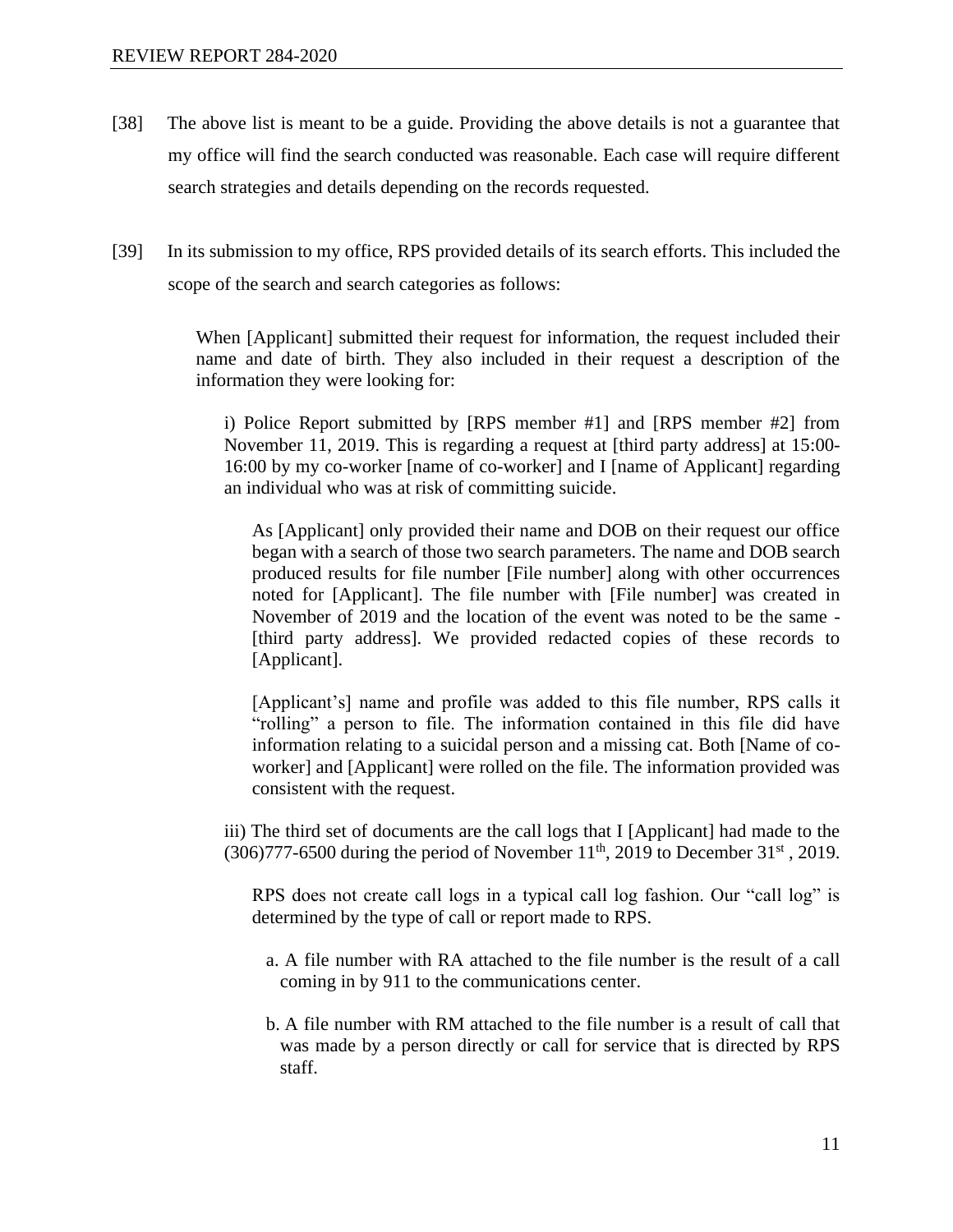- c. If [Applicant] had called multiple times for the same incident or to add additional information to a file number, notes may be added to the RM/RA number. Updates to the file are entered into the system as supplementary reports depending if the officer felt that updates needed to be added to the file.
- d. Our office did not acknowledge that the call logs exist or do not exist as our reports located inside file numbers account for calls if required to report on.
- e. If [Applicant] had called multiple times about different incidents or issues, the information would be attached to [Applicant's] name and a different file number would have been issued with [Applicant] rolled on the file.
- [40] Further in its submission, RPS provided details of where it conducted its search and who conducted the search as follows:

As [Applicant] only provided their name and DOB for the search parameters, our office searched our IEIS system by searching their name and matching their name to their date of birth. Searching by RA/RM is preferred, as it will always provide us with a direct hit to the information we are searching for. When an RA/RM number is provided we can easily assess if the file exists or doesn't. We can also quickly determine who is involved with the file and the role each person is playing. [Applicant] did not provide us with a RA/RM number, therefore we searched the information by name and DOB.

The Junior Access and Privacy Officer completed the search for records on December 9, 2020. The Access and Privacy Officer as part of the review process also completed a search of the records prior to release of the information on December 9, 2020. Again performing the search by applicant's name and DOB. Both the Junior Access and Privacy Officer and Access and Privacy Officer are certified Records Management Professionals and are experienced in gathering records and performing complete records searches. We are aware of Regina Police Services Records Management System and have been trained on how to search for records within our IEIS system.

- [41] In my office's [Review Report 159-2019](https://oipc.sk.ca/assets/hipa-review-159-2019.pdf) at paragraph [16], I stated that applicants set the parameters of their search request, so public bodies can conduct a reasonable search of records. As such, there is some onus on the Applicant to establish their basis for believing further records exist, such as by providing supporting evidence.
- [42] The Applicant provided a submission on why they believed records related to items 1) and 3) in paragraph [1] of this Report should exist. Their submission is as follows: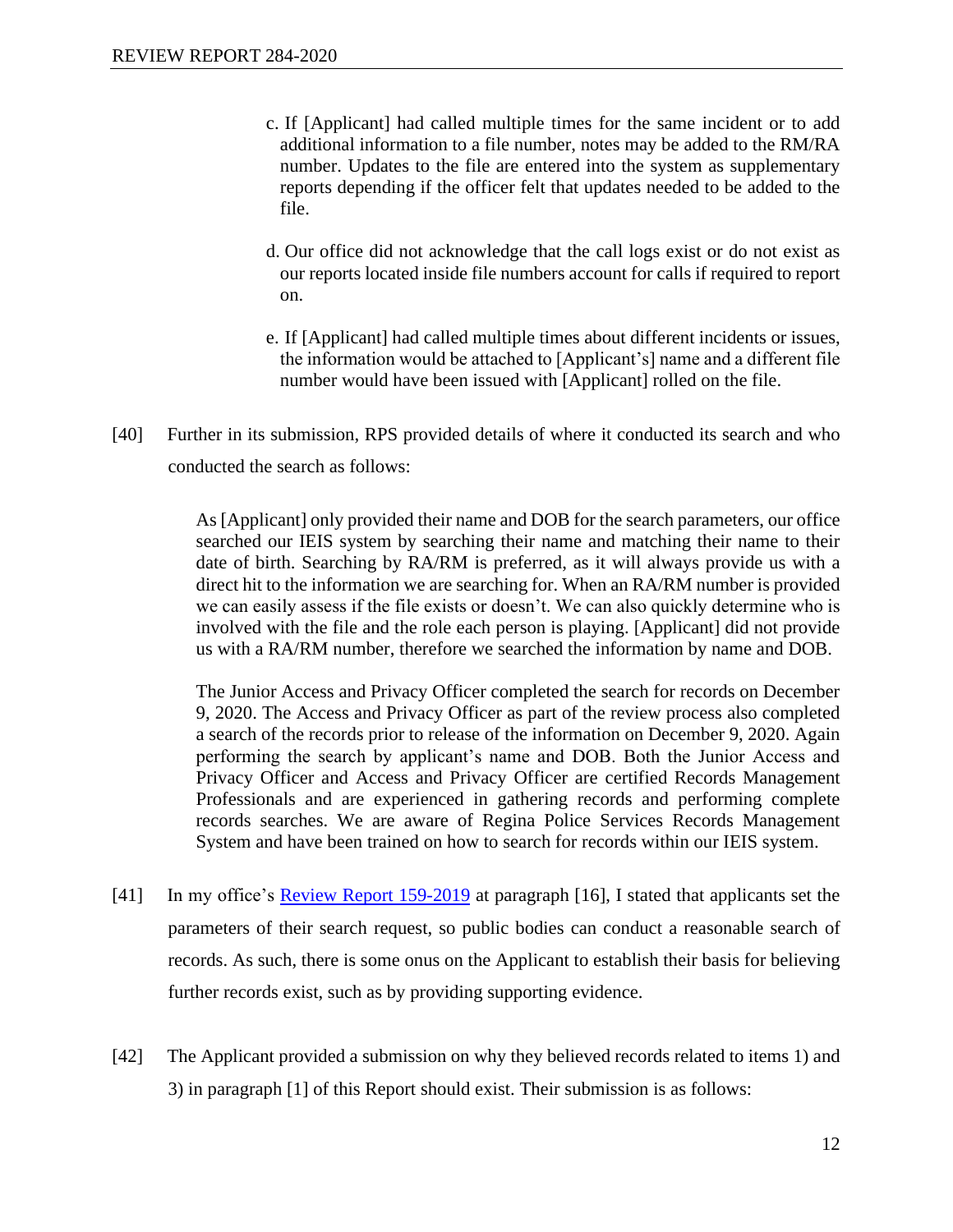The first document that I did not receive upon request was the police report submitted by [RPS member  $\#1$ ] and [RPS member  $\#2$ ] from November  $11<sup>th</sup>$ , 2019 by my former coworker [Name of co-worker] and I [Applicant]. This report was regarding an individual who was at risk of committing suicide. The request for this document was not acknowledged in the response letter. The Supplementary Occurrence Report only paraphrased this incident by [RPS member #3] but was not written by [RPS member #1] and/or [RPS member #2] who were at the scene of the incident and insufficient.

...I was an individual involved in helping the police officers and paramedics at the scene. I believe it is my right to simply have documentation of what my role was in this scenario by the officers at the scene. For whatever reason my former co-worker [Name of co-worker] was acknowledged for their role in this report but I [Applicant] was not, this report could be considered impartial.

Based on the Supplementary Occurrence Report that identifies me at the scene, the information I have provided and the fact [sic] both [RPS member #1] and [sic] [RPS member #2] can identify myself and explain involvement in the case, I believe I have partial access to the report (including the report number).

Lastly, I did not receive documentation of calls made only of myself [Applicant] to  $(306)$  777-6500 from November 11<sup>th</sup>, 2019 – December 31<sup>st</sup>, 2019. My request for this document was not acknowledged in the response letter too. It is my understanding that dispatch calls are important records that are kept. I would like to understand the reason for this enclosure in order to further my dispute.

- [43] As noted earlier, a local authority does not have to prove with absolute certainty that records responsive to an access to information request do not exist. However, it must demonstrate that it has conducted a reasonable search to locate them. The threshold that must be met is one of "reasonableness".
- [44] From my review of RPS's search efforts, I found the following:

Regarding item 1) in paragraph [1] of this Report, the Applicant made specific references to two RPS employees (RPS member #1 and RPS member #2) and claimed the named RPS employees wrote a police report on November  $11<sup>th</sup>$ , 2019, in which the Applicant was part of. RPS did not address how it involved this information given by the Applicant in their search for records.

Regarding item 3) in paragraph [1] of this Report, it appears RPS followed a reasonable process to find records of call logs based on their system of categorization.

[45] I find that RPS did not conduct a reasonable search for records related to item 1) in paragraph [1] of this Report. I recommend that RPS conduct another search for records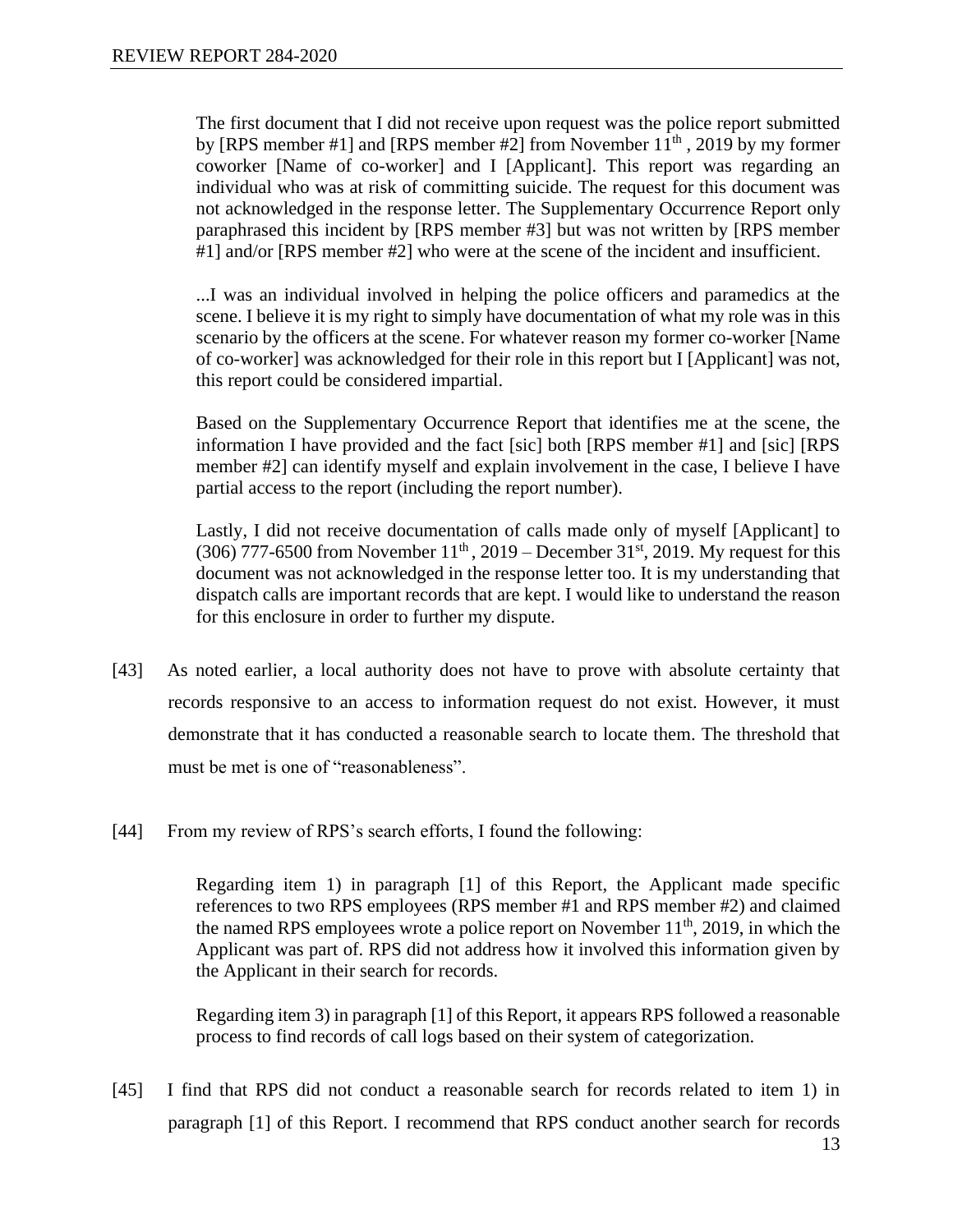related to item 1), and if search results in additional records that are responsive, that it provide a copy to the Applicant within 30 days of issuance of this Report with any necessary exemptions applied. I also find that RPS conducted a reasonable search for records related to item 3) in paragraph [1] of this Report.

[46] Regarding request numbered 2) as described in paragraph [1] of this Report, RPS released in full the Applicant's statement made on November  $30<sup>th</sup>$  at the supervision of RPS member #3. I recommend RPS does nothing further with this part of the Applicant's request.

#### **IV FINDINGS**

- [47] I find that section 28(1) of LA FOIP applies to the information severed on pages 4 and 5, and parts of the information severed on pages 1, 2 and 3.
- [48] I find that section 28(1) of LA FOIP applies to the information withheld on the transcribed report, the Supplementary Occurrence Report made by RPS member #3 and parts of the Supplementary Occurrence Report by RPS member #4.
- [49] I find that section 28(1) of LA FOIP does not apply to parts of the information withheld in the Supplementary Occurrence Report by RPS member #4.
- [50] I find that it would be an absurd result to withhold the name of the Applicant in paragraph 2 of page 2 of the second Record. Section 28(1) of LA FOIP does not apply to this information.
- [51] I find that RPS did not conduct a reasonable search for records related to item 1) in paragraph [1] of this Report.
- [52] I find that RPS conducted a reasonable search for records related to item 3) in paragraph [1] of this Report.

#### **V RECOMMENDATIONS**